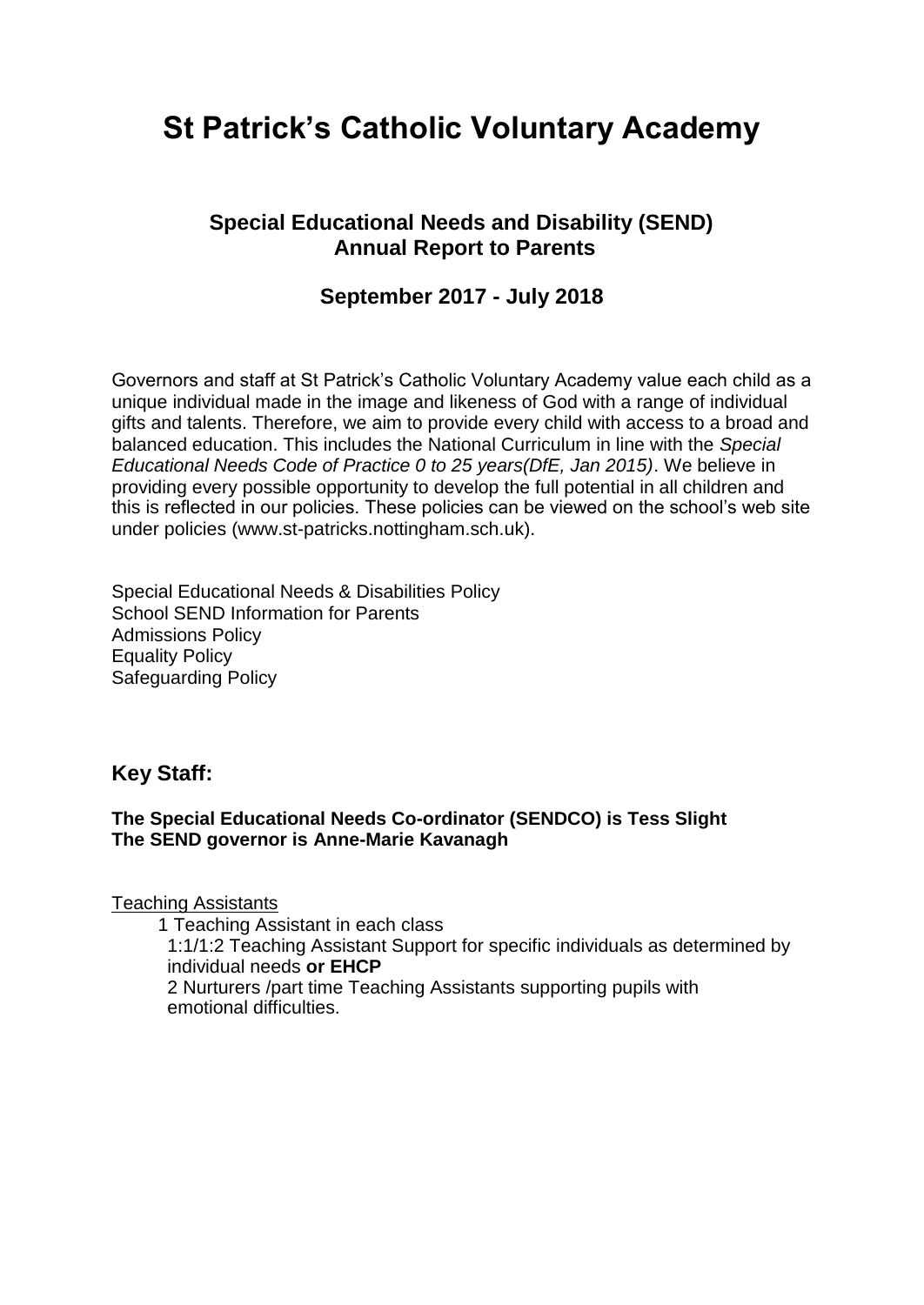## **Number of Pupils with SEND:**

| Date end of<br>academic year | Pupils on roll               | <b>SEND support</b> | Statement/EHCP | Total       |
|------------------------------|------------------------------|---------------------|----------------|-------------|
| 2015/2016                    | 218                          | 30 (13.7%)          | 1(0.45%)       | 31 (14.2%)  |
| 2016/17                      | 234                          | 35 (14.95%)         | $1(0.3\%)$     | 36 (5.38%)  |
| 2017/18                      | 241 (Incl. 30)<br>F1 pupils) | 25 (10.34%)         | $0(0\%)$       | 25 (10.34%) |

At the end of the academic year 2016/17 the pupil with an **EHCP** transferred to a Special School.

One pupil was diagnosed with epilepsy and the impact on her education was so significant that a Home Tutor was arranged for two mornings and by the end of the year she was able to attend for some sessions in school with the tutor. This role has now been allocated to a Teaching Assistant and an application for HLN funding was submitted but not granted.

The number of SEN children decreased from 2016/17 to 2017/18 as when the register was reviewed a number of pupils were not getting additional support and therefore no longer needed to be on the register but remain closely monitored by staff. There needs were not SEND needs but underachievement or EAL related.

Within the **SEN Support list** pupils have **Provision Maps** which set out the level of support and the interventions required. Currently (Sept 2018) we have 3 pupils receiving **HLN funding.** 

## **Progress of Pupils with SEND**

Pupils who are currently receiving SEND support have made progress towards their individual targets. We know this because meetings are held with parents, the SENDCO and other professionals including staff from the Nottingham City Local Authority Learning Support, Behaviour Support, Educational Psychology Teams, Health, and Speech and Language Therapists to review previous targets and set new ones.

An application for an EHCP assessment for 1 pupil with significant needs was submitted and a PCR was held. The decision was made to grant an EHCP in August 2018.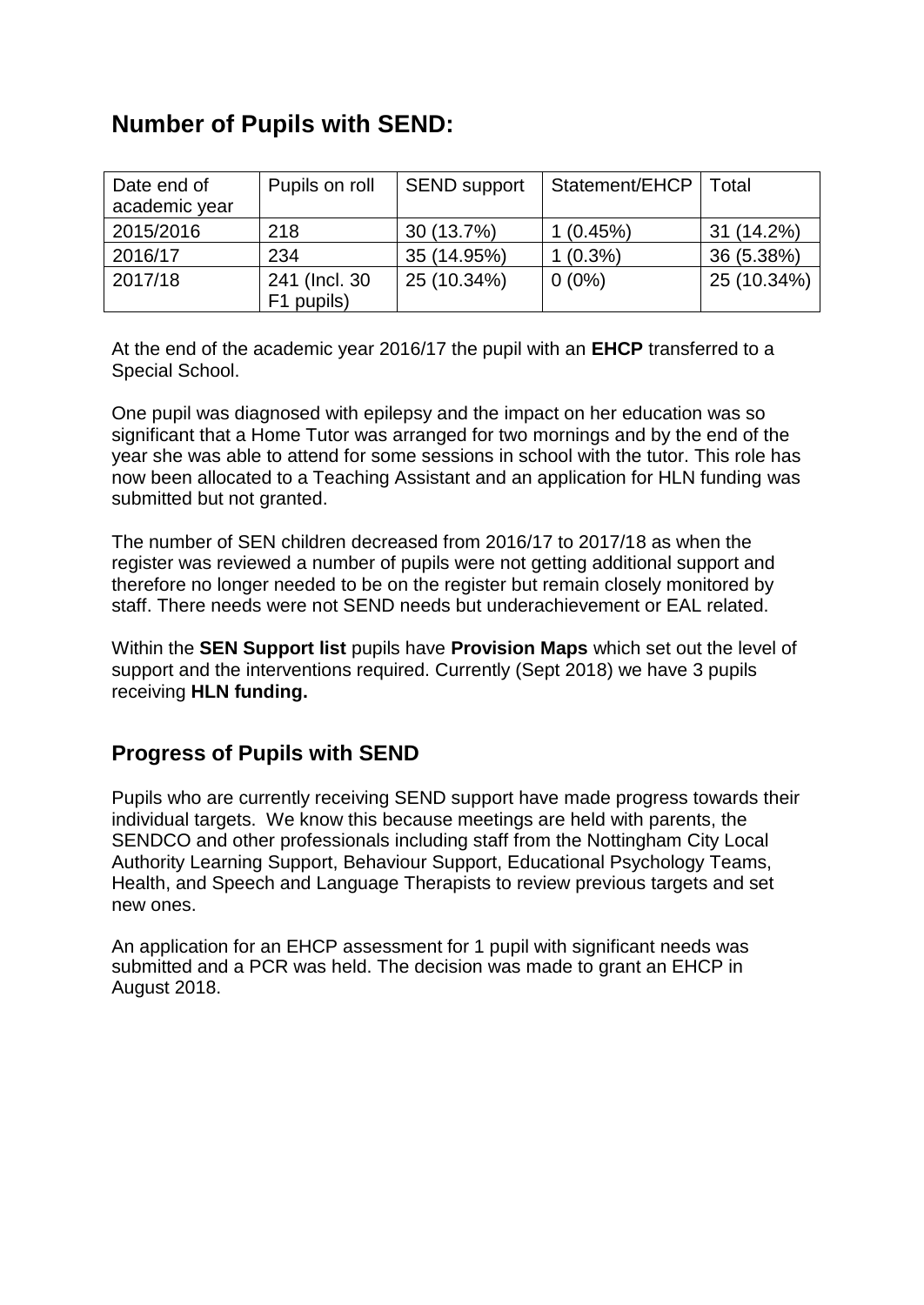Staff use the EAZMAG assessment tool to provide summative data on a half termly basis. This is used for all pupils as there is provision to assess SEND pupils on P Levels or on the curriculum for a lower year group if required.

#### **Effectiveness of Provision**

Provision for SEND pupils is monitored by the SENDCO. There are regular meetings and reviews with parents, staff and external agencies to monitor the academic and pastoral progress of key SEND pupils. Where needs are identified an intervention is arranged and teaching staff complete intervention grids for their classes. These are shared, discussed and reviewed at Staff Meetings throughout the Year.

We are continuing to develop our school provision maps and intervention grids as well as how we evaluate the school's provision to make sure it meets the needs of individual pupils, the school improvement targets and is value for money.

School has a bank of resources and interventions in use to support pupil progress as required and delivered in small groups or 1:1. These include:

**NUMICON**  CRIS (City Reading Intervention) Programme Social Stories Gross Motor Skills Programme Social Skills Programme Nurturing Support Speaking and Listening through Narrative Etc. This is not an exhaustive list

## **Training**

Our teachers and teaching assistants have received training to enable them to meet the needs of individual children. In addition to this St Patrick's has 'traded service' agreements with the Local Authority's Autism, Learning, Behaviour and Educational Psychologist teams who are brought in to support, train and advise staff in a range of specialist SEND areas.

This year training has included:

- First Aid
- Running record reading training
- Reading recovery training
- Precision Teaching Training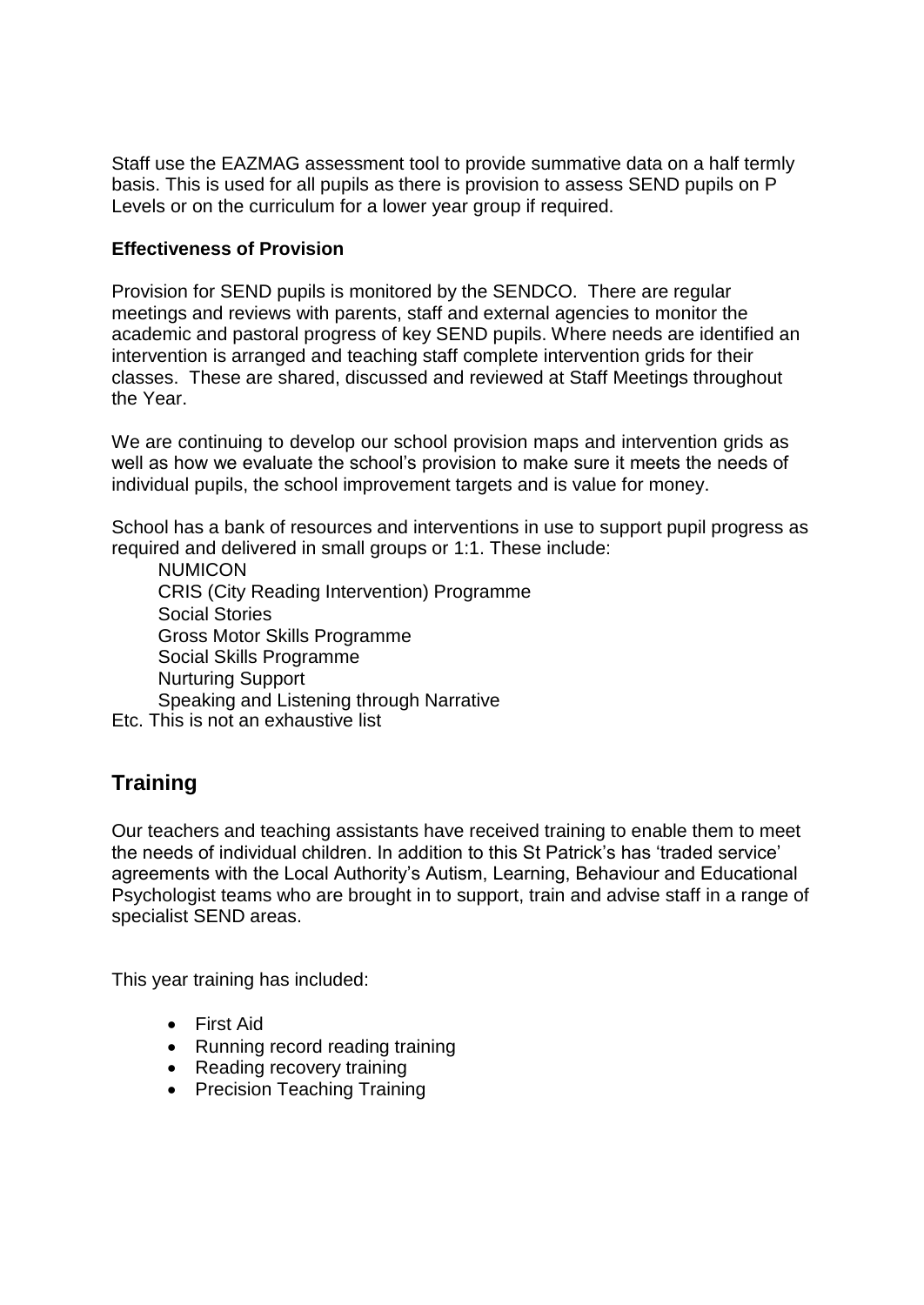As part of the school's SEND provision some pupils and their families have been supported through the Common Assessment Framework (CAF) process. This enables needs to be identified, outcomes set and an action plan formulated with the support of outside agencies involved with the family. This is reviewed regularly at multi agency meetings with the family. Currently there are no open CAFs in school.

#### **SEND Funding**

St Patrick's ensures funding is made available from the school's budget to meet the individual needs of pupils as required. This has included: teaching assistant support in class, 1 to 1, or in groups, small group teaching, speech and language interventions, social and communication skills and support, play time and lunch time adult support, purchasing of specialist resources, staff training, 'traded services' from the local authority, etc

In addition to the general SEND budget application is made to the Local Authority for High Level Need Funding for pupils that require high levels of specialist and/or 1 to 1 support. 5 requests were made in this year and 3 of them were granted.

## **Disability and Access**

The school's admission policy and disability access plans reflect our commitment to St Patrick's being an 'inclusive' school. The Accessibility Plan has been prepared and will be reviewed in detail during the Academic Year 2018/19.

## **Communicating with Parents**

All parents of pupils with significant SEND needs have review meetings with the SENDCO and other professional support agencies usually in the Autumn and Spring Terms. Parents are given advance notice of these meetings. A copy of the minutes is sent to all who were invited to attend. We aim to work collaboratively with parents to enable them to receive the best support for their children.

In addition, parents of all pupils are given the opportunity to discuss progress with their child's class teacher at Parents' evenings and they receive a formal report once a year. Parents can also discuss any concerns, by appointment, with the class teacher and/or SENDCO particularly if they have concerns or there is a need to review provision or targets more frequently. In addition to this parents are invited to termly parents evenings to discuss their child's progres.